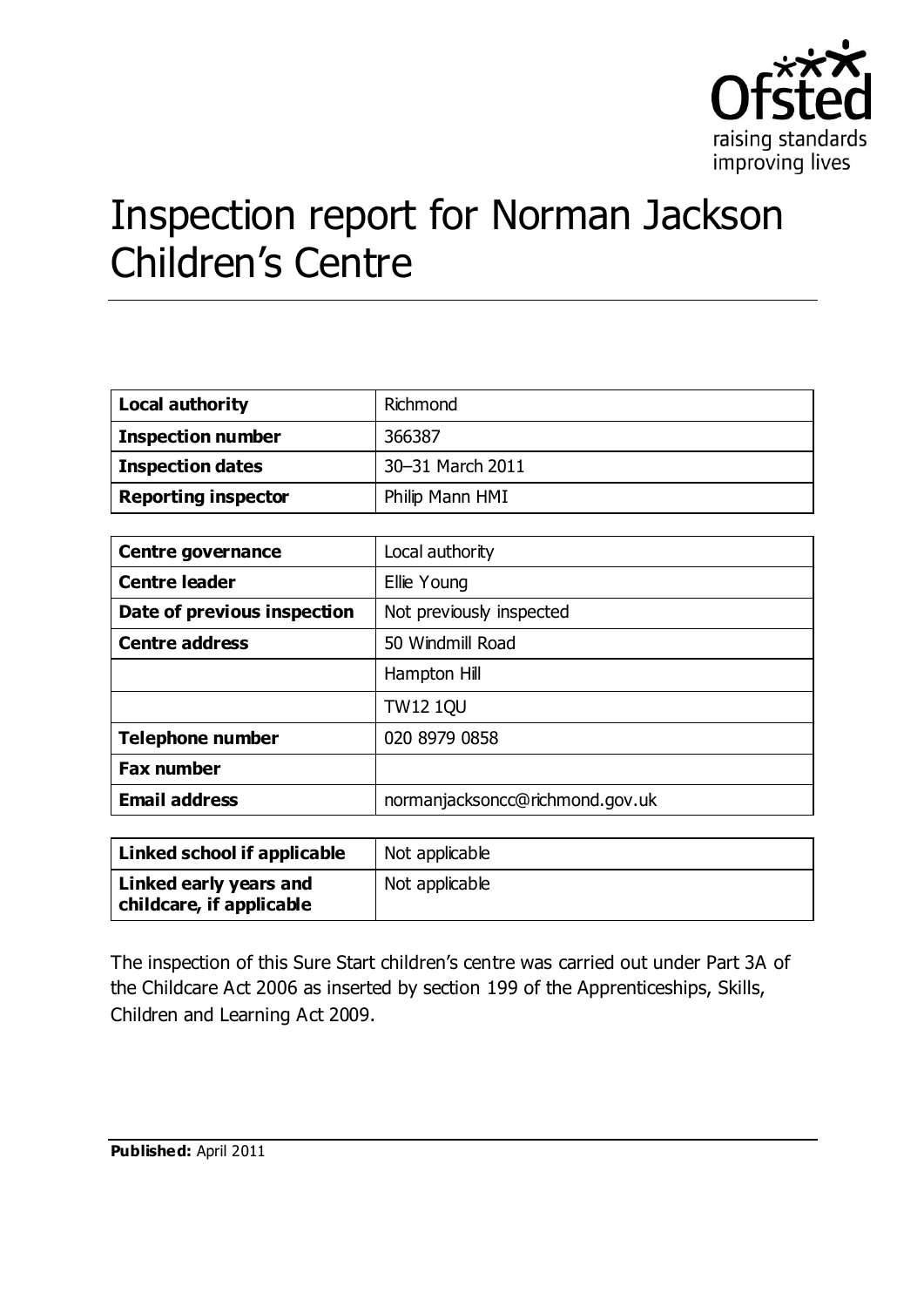The Office for Standards in Education, Children's Services and Skills (Ofsted) regulates and inspects to achieve excellence in the care of children and young people, and in education and skills for learners of all ages. It regulates and inspects childcare and children's social care, and inspects the Children and Family Court Advisory Support Service (Cafcass), schools, colleges, initial teacher training, work-based learning and skills training, adult and community learning, and education and training in prisons and other secure establishments. It assesses council children's services, and inspects services for looked after children, safeguarding and child protection.

If you would like a copy of this document in a different format, such as large print or Braille, please telephone 0300 123 1231, or email enquiries@ofsted.gov.uk.

You may reuse this information (not including logos) free of charge in any format or medium, under the terms of the Open Government Licence. To view this licence, visit www.nationalarchives.gov.uk/doc/open-government-licence/, write to the Information Policy Team, The National Archives, Kew, London TW9 4DU, or email: psi@nationalarchives.gsi.gov.uk.

This publication is available at www.ofsted.gov.uk/publications/100024.

To receive regular email alerts about new publications, including survey reports and school inspection reports, please visit our website and go to 'Subscribe'.

Royal Exchange Buildings St Ann's Square Manchester M2 7LA

T: 0300 123 1231 Textphone: 0161 618 8524 E: enquiries@ofsted.gov.uk W: www.ofsted.gov.uk

No. 100024 © Crown copyright 2010

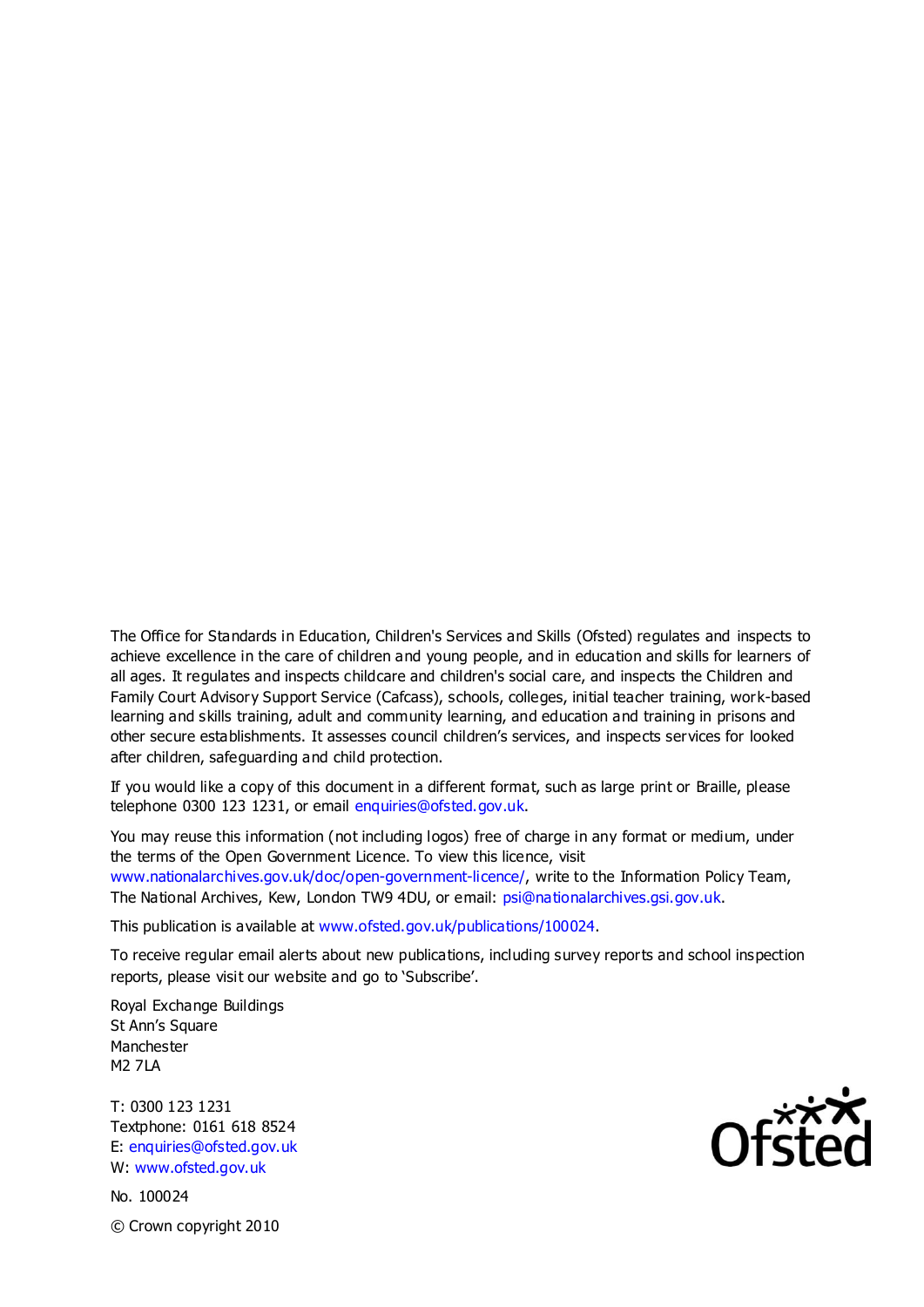

## **Introduction**

The inspection addresses the centre's contribution to:

- $\blacksquare$  facilitating access to early childhood services by parents, prospective parents and young children
- maximising the benefit of those services to parents, prospective parents and young children
- $\blacksquare$  improving the well-being of young children.

The report is made to the local authority and a copy is sent to the children's centre. The local authority may send the report to such persons it considers appropriate and must arrange for an action plan to be produced in relation to the findings in this report.

This inspection was carried out by one of Her Majesty's Inspectors and an additional inspector. The inspectors held meetings with centre staff, representatives from the local authority and other external organisations, health services, local headteachers, parents and carers of children. They observed the centre's work and looked at a range of relevant documentation.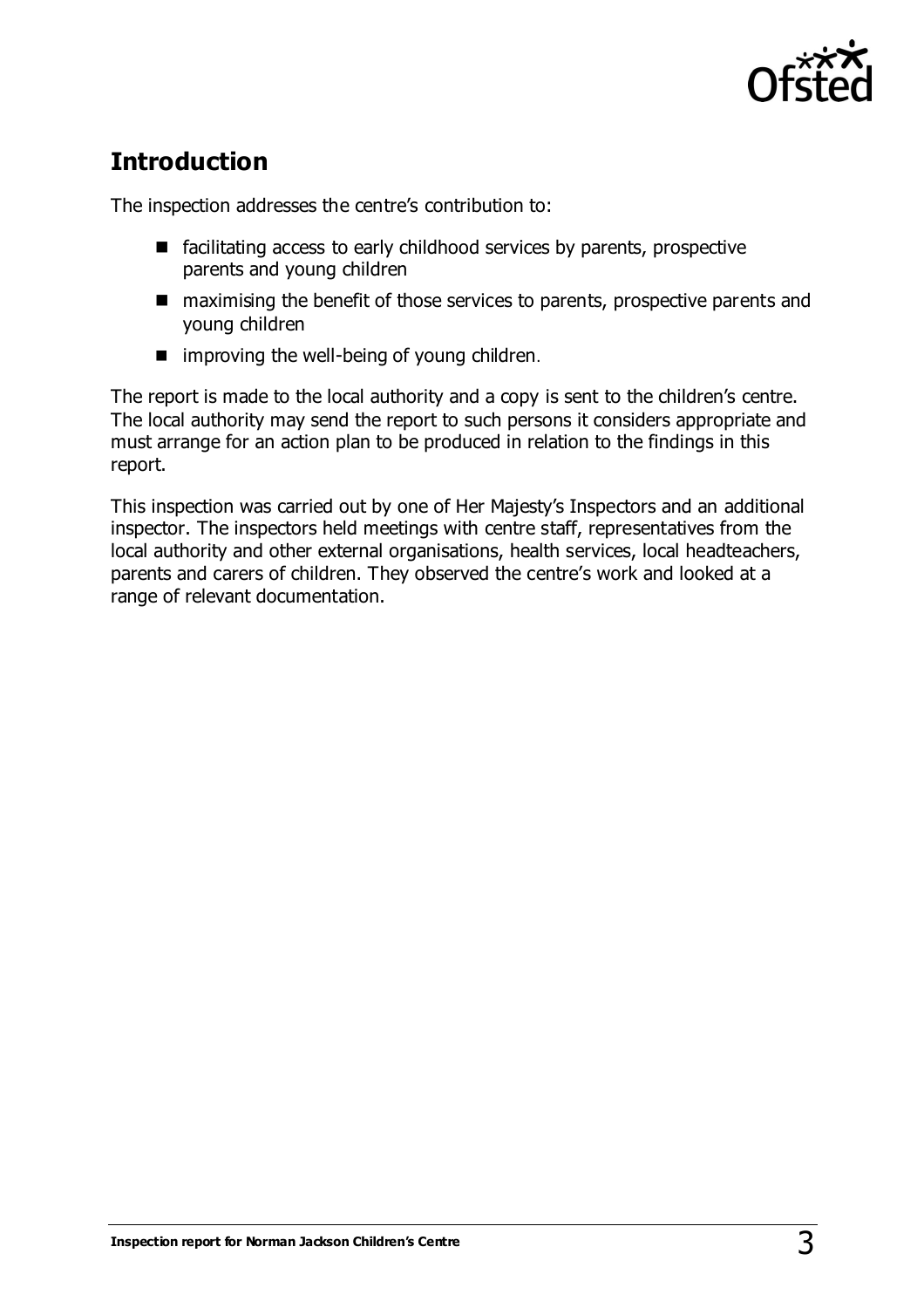

**2**

**2**

## **Inspection judgements**

**Grades: 1 is outstanding, 2 is good, 3 is satisfactory and 4 is inadequate**

## **Information about the centre**

This is a phase-two stand-alone children's centre in a 70% disadvantaged area. It was designated in January 2010 to provide a wide range of services to local parents and carers. There is no regular day care provision. The centre facilities are located in a converted house in the grounds of Hampton Hill Junior School. Governance is provided by an advisory board consisting of representatives from health and social services, the voluntary sector and local authority. The centre serves a mixed residential area with pockets of social deprivation. The attainment of children into the Early Years Foundation Stage in the local area is broadly in line with nationally expected levels. The main local population is White British, with about a quarter of families being from minority ethnic backgrounds. Levels of unemployment are about average.

#### **Overall effectiveness**

**The effectiveness of the children's centre in meeting the needs of and improving outcomes for users and the wider community**

#### **Capacity for sustained improvement**

**The centre's capacity for sustained improvement, including the quality of its leadership and management**

#### **Main findings**

This is an effective children's centre that is making a positive difference to the health, well-being and development of a wide range of users in a welcoming, friendly setting. Much has been achieved and outcomes are good and improving. The rate of increase in new registrations is significant. Leadership is good and overall the centre demonstrates good capacity to have even greater impact on local services and the outcomes of the most vulnerable families within the community.

The centre manager demonstrates high expectations of staff. Under her good leadership staff fully share the centre's vision for providing support to a wide range of users. Relationships between staff and all users of the centre are very positive and these build a sense of trust between all parties. This is a key strength. The centre provides good levels of advice and support about how parents and carers can access a wide range of services to develop their parenting and life skills. Rapidly increasing numbers of users are attending the courses provided. The involvement of fathers is improving.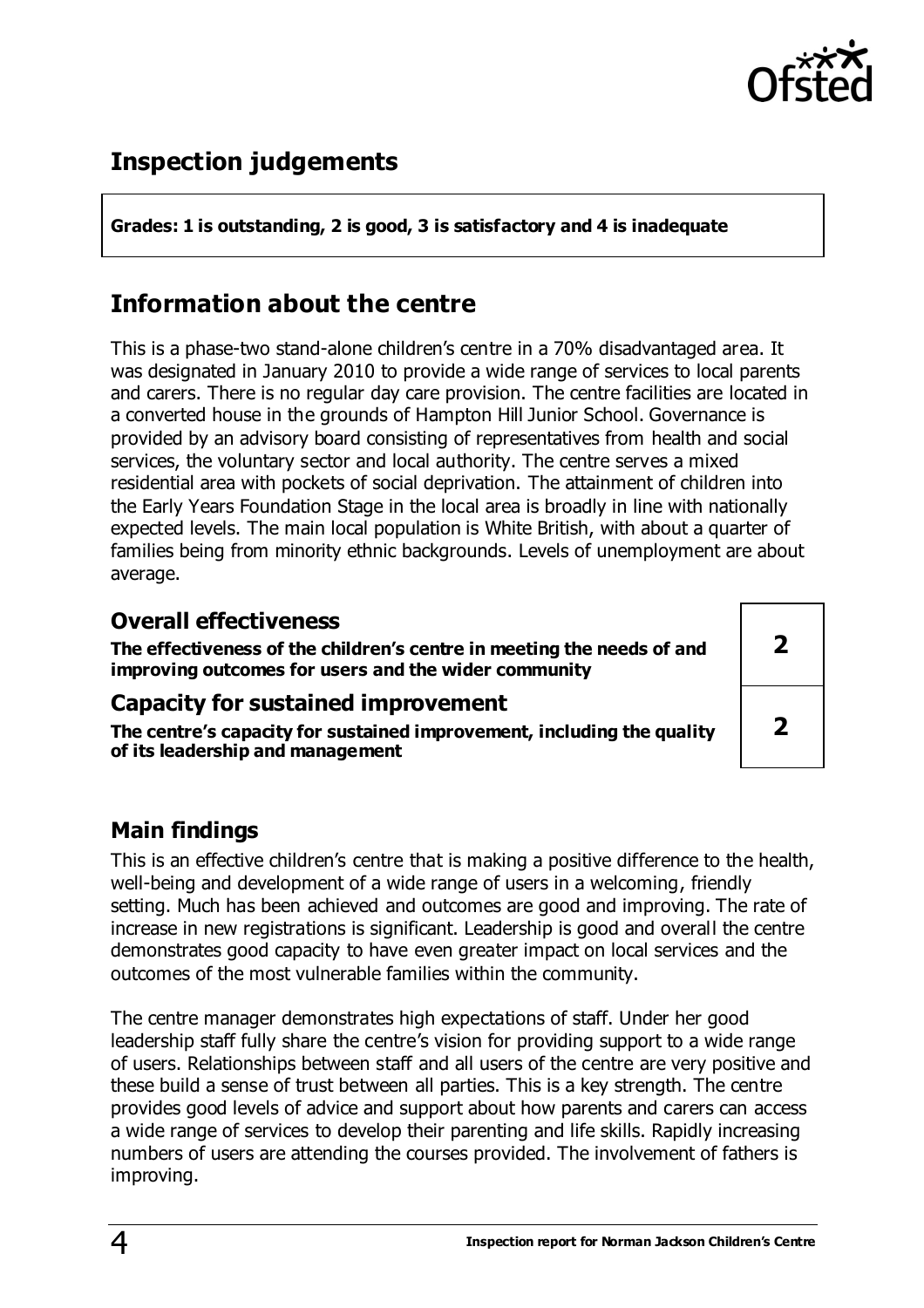

Outcomes are good in nearly all areas; they are satisfactory in those related to economic well-being. This is because opportunities for adults to develop skills in literacy, numeracy and information and computer technology (ICT) are limited. In contrast, regular courses develop parenting skills in a range of areas such as safety in the home, healthy eating and managing children's behaviour are effective.

The centre is becoming increasingly responsive to the needs of the whole community through highly effective outreach work and comprehensive knowledge of the local area. Staff actively seek the views of parents through regular questionnaires and a newly formed parents' forum. Many parents and carers comment very positively about how the centre has impacted successfully on their family and their own lives. For instance, one mother wrote, 'I don't know what I would have done without the centre. Staff are always friendly and helpful.' Another wrote, 'I was so glad to find this place and believe that these services are actually essential.'

An inclusive ethos within the centre promotes community cohesion well. Parents and children feel safe and welcome because of robust safeguarding procedures. Centre staff are sensitive and respectful towards the needs of all users and model positive attitudes openly. The centre environment is very welcoming and homely but the information available does not fully reflect the community's cultural diversity.

Governance arrangements are robust. Data are regularly gathered to support the monitoring of provision and inform accurate self-evaluation. These data have yet to be analysed with precision to measure success and identify further opportunities to match future support to the needs of the most vulnerable and hardest-to-reach members of the community.

#### **What does the centre need to do to improve further?**

#### **Recommendations for further improvement**

- $\blacksquare$  Ensure that the centre environment fully reflects the diversity of the community it represents.
- $\blacksquare$  Provide greater opportunities for adults to develop their skills in literacy, numeracy and ICT.
- Ensure data are used effectively to support self-evaluation, measure effectiveness and target services even more closely towards the neediest families in the community.

#### **How good are outcomes for users? 2**

Children enjoy eating fresh fruit and healthy snacks in the centre settings. The promotion of this approach to healthy living is helping to reduce further very low obesity rates at age five. The healthy cooking sessions are greatly valued by parents and carers, who develop good attitudes towards eating at home with their children.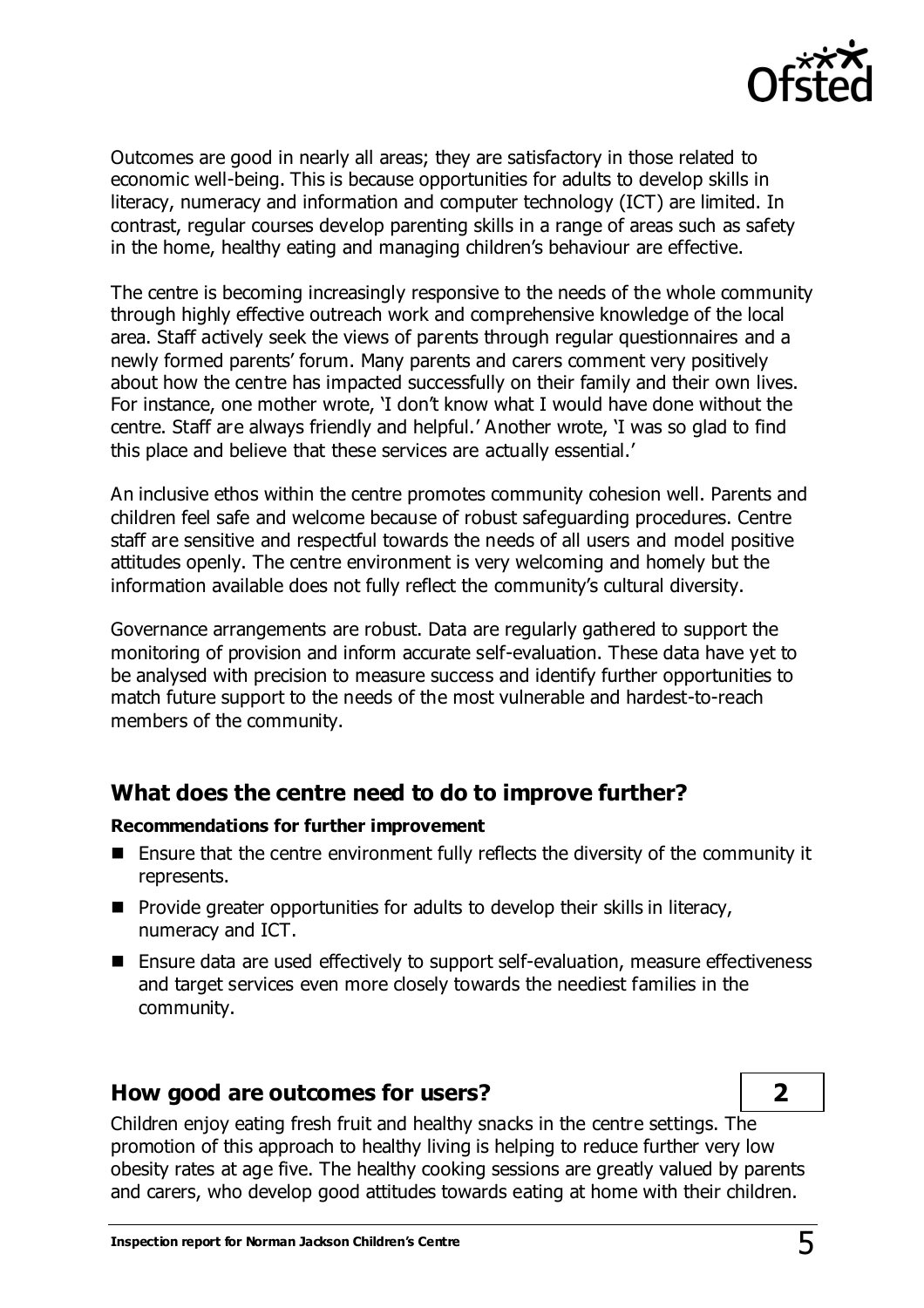

Health visitors provide excellent levels of guidance, support and information about children's health through regular baby developmental sessions at the centre. The numbers of mothers still breastfeeding at six weeks is increasing because of the good guidance provided by professionals at the centre.

Outcomes for staying safe are good. This is because parents receive consistent messages from a range of health professionals either through their attendance at first aid courses or specific home visits about how to treat minor ailments at home. Parents demonstrate good levels of understanding about safety issues as a result. Children who attend 'Stay and Play Plus' sessions settle very quickly and respond very positively to the care and support of childcare worker and other adults. These children are helped to understand about behaving safely and sensibly and learning to take risks in a safe environment when playing outside and pushing small wheelbarrows in the fruit and vegetable garden. Systems for identifying children and families who are vulnerable or at risk are effective, and support for these families is helping to keep children safe. The premises are welcoming, safe and secure and there are effective procedures for minimising risk.

Analysis of data indicates that outcomes for young children under five are improving locally. Children using the centre facilities are well prepared for the next stage of their learning. Personal and social outcomes are good and many children and parents grow in confidence as a result of attending activities at the centre. Parents make new friends quickly, displaying a sense of enjoyment and new friendship within a supportive and growing community when attending the wide range of well-designed course and sessions. The active parents' forum contributes effectively to the development of further services through regular meetings with the centre manager. Parents who speak English as an additional language respond very well to high quality teaching. Some of these parents take further qualifications in English as a result of this good provision with a view to seeking employment. However, there are limited opportunities for other parents to develop their skills in literacy, numeracy and use of computers in readiness for getting back to work.

These are the grades for the outcomes for users

| The extent to which children, including those from vulnerable groups,<br>are physically, mentally and emotionally healthy and families have<br>healthy lifestyles                  |   |
|------------------------------------------------------------------------------------------------------------------------------------------------------------------------------------|---|
| The extent to which children are safe and protected, and their welfare<br>concerns are identified and appropriate steps taken to address them                                      | 2 |
| The extent to which all users enjoy and achieve educationally and in<br>their personal and social development                                                                      |   |
| The extent to which children engage in positive behaviour and develop<br>positive relationships and users contribute to decision-making and<br>governance of the centre            |   |
| The extent to which children are developing skills for the future and<br>parents are developing economic stability and independence including<br>access to training and employment |   |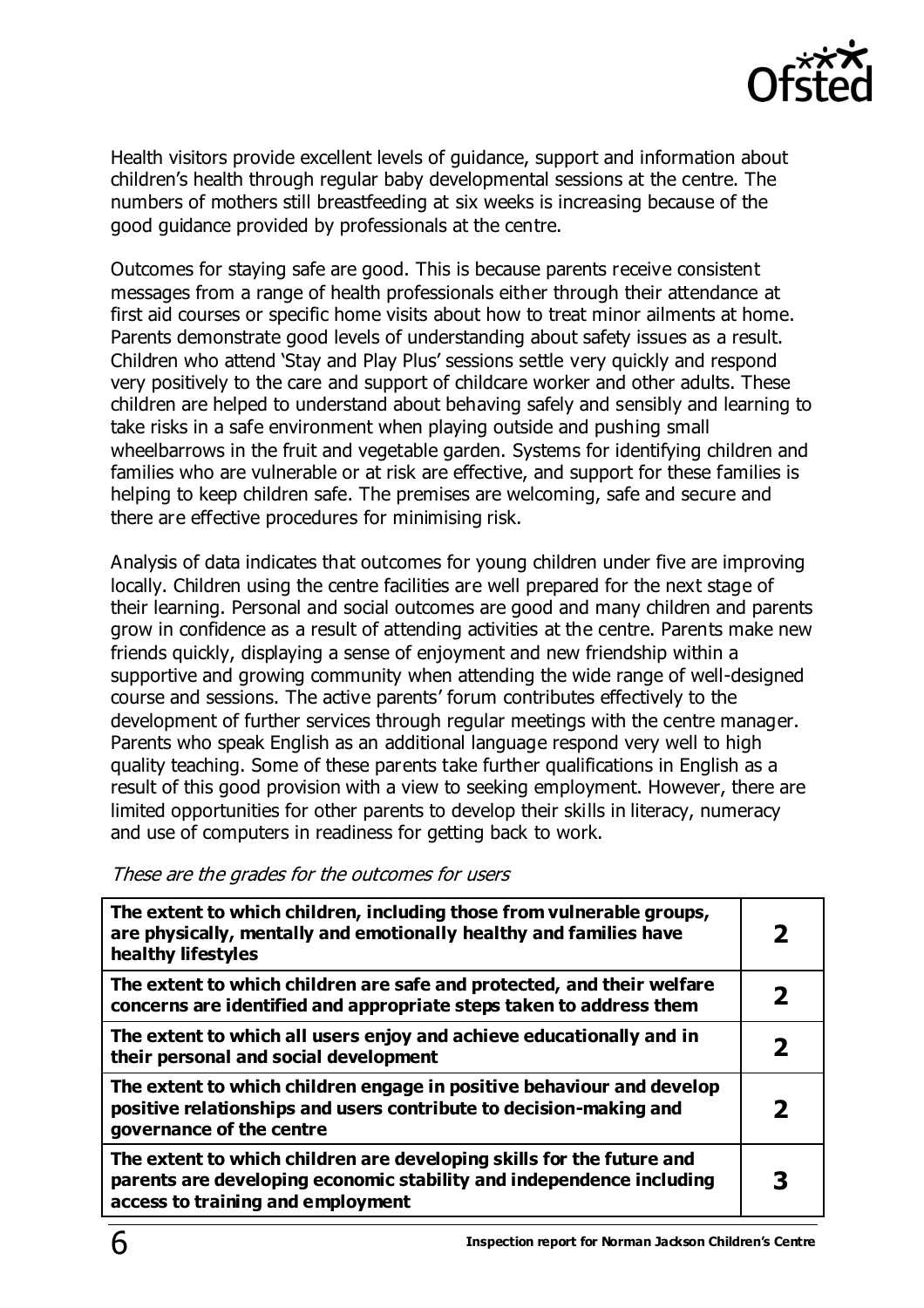

### **How good is the provision? 2**

Information related to the registrations of users and attendance at centre sessions is gathered methodically and monitored carefully by the centre staff and local authority to inform future strategic planning. Staff build trust with families effectively and assess their needs very effectively using a variety of assessment techniques. Monthly multi-professional meetings provide a very effective means of monitoring the impact of support for the most vulnerable users to ensure actions are taken. Furthermore, the Common Assessment Framework procedures are implemented rigorously and fully engage a wide range of professionals in monitoring the implementation of support for the most vulnerable users. Data from satisfaction surveys are used well to identify aspects of further improvement in provision.

The range of services has continued to rapidly increase, particularly related to health. These are being adapted to the needs of different users and target groups. Effective outreach work is becoming increasingly cohesive because of highly effective integration between a wide range of professionals. Activities are of good quality and promote purposeful learning amongst a wide range of users. Sessions such as the 'baby massage' and 'stay and play plus' instil a sense of well-being in mothers and babies. Breastfeeding advice is carefully tailored to individual need and very well received by new mothers. The development of effective outreach activities for the most difficult-to-reach parts of the community is a positive step forwards.

Staff are very caring and work very hard to provide a secure and nurturing environment in the centre settings. They build excellent relationships with users, who often return to access additional services. High quality childcare is offered on site through rigorous commissioning procedures. Support is effectively tailored to meet the needs of users and this is especially so in terms of crisis. Highly skilled outreach workers are very successful at using activities such as home visits and play and stay sessions to sensitively gain access to users in familiar surroundings.

| The effectiveness of the assessment of the needs of children, parents<br>and other users                                   |  |
|----------------------------------------------------------------------------------------------------------------------------|--|
| The extent to which the centre promotes purposeful learning,<br>development and enjoyment for all users                    |  |
| The extent to which the range of services, activities and opportunities<br>meet the needs of users and the wider community |  |
| The quality of care, guidance and support offered to users within the<br>centre and the wider community                    |  |

These are the grades for the quality of provision

#### **How effective are the leadership and management? 2**

Effective leadership and management have quickly established this centre in this very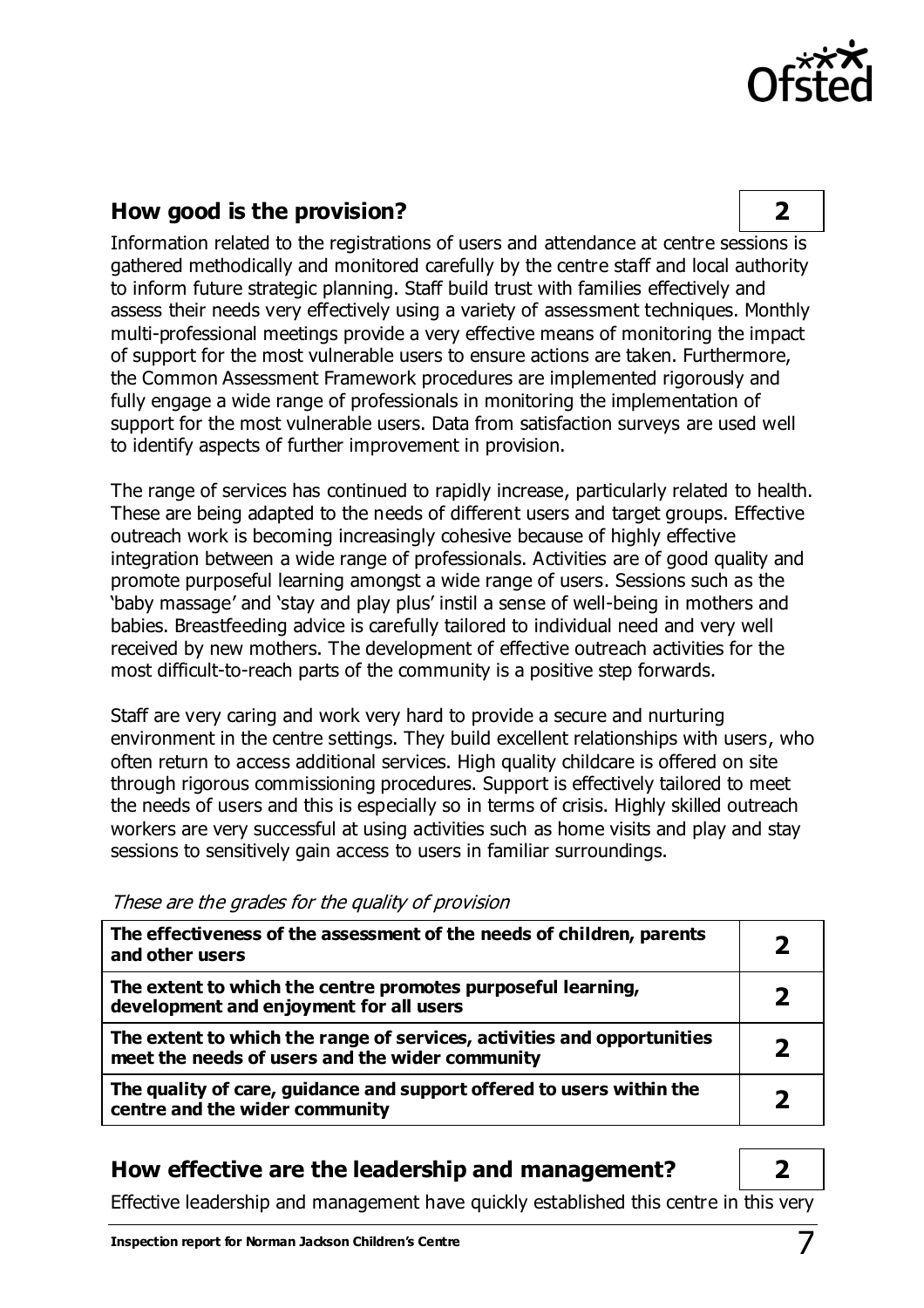

mixed community. Governance arrangements are secure and clearly understood by all parties. The advisory board has firmly established lines of accountability with clear terms of reference. Plans are in place to include user representation on the board. Day-to-day management is good. Centre leadership has successfully instilled a sense of teamwork and purpose amongst a small but dedicated staff team. Roles and responsibilities are very clearly understood and effectively delegated to centre staff. Communication amongst staff and key partners is excellent. The local authority plays a full strategic role in developing the centre as part of a cohesive package of childcare. The improvement plan provides a structured approach to further development in line with both local authority and centre priorities. A good start has been made to use data to support accurate self-evaluation and to develop the range of services further. Monitoring reports for each service are detailed and clearly linked to set targets and users' outcomes. However, these good data have yet to be used with precision to carefully target services to the needs of all users and especially those who are hardest to reach.

Value for money is good. Commissioning arrangements are rigorously applied to ensure best use of limited financial resources. Staff are deployed well to provide a growing package of services for users. The quality, range and use of resources are good overall, with some high quality resources in the centre settings and especially the garden area. These are effectively matched to the needs of users. However, there are missed opportunities for adults to develop their computer skills in the centre because equipment is not fully operational.

Equality and disability legislation is fully implemented and policies are in place. The entrance area is welcoming but images and the information available do not fully represent the diversity of the local community. Access to the centre facilities by families from a variety of ethnic groups is satisfactory. Staff tailor support services to the needs of individuals. For example, good levels of support are provided for those parents who speak English as an additional language or have a disability. Parents are provided with good support and guidance to access the right help at the right time for their child.

All requirements related to recruitment and safeguarding are met well, with good procedures for risk assessment. Highly committed staff work closely with a range of professionals to ensure that the needs of the most vulnerable are effectively monitored and actions are taken to help and support children and families in crisis.

Effective partnerships exist between the centre and a range of other agencies and local support networks. For instance, the centre has established some strong links with other local organisations to support the development of a good range of services for a growing number of users. Strong links exist between the adjacent school on the shared site and the garden area is used by children from a local children's hospice. However, links with organisations to help users to get back into work are underdeveloped.

These are the grades for leadership and management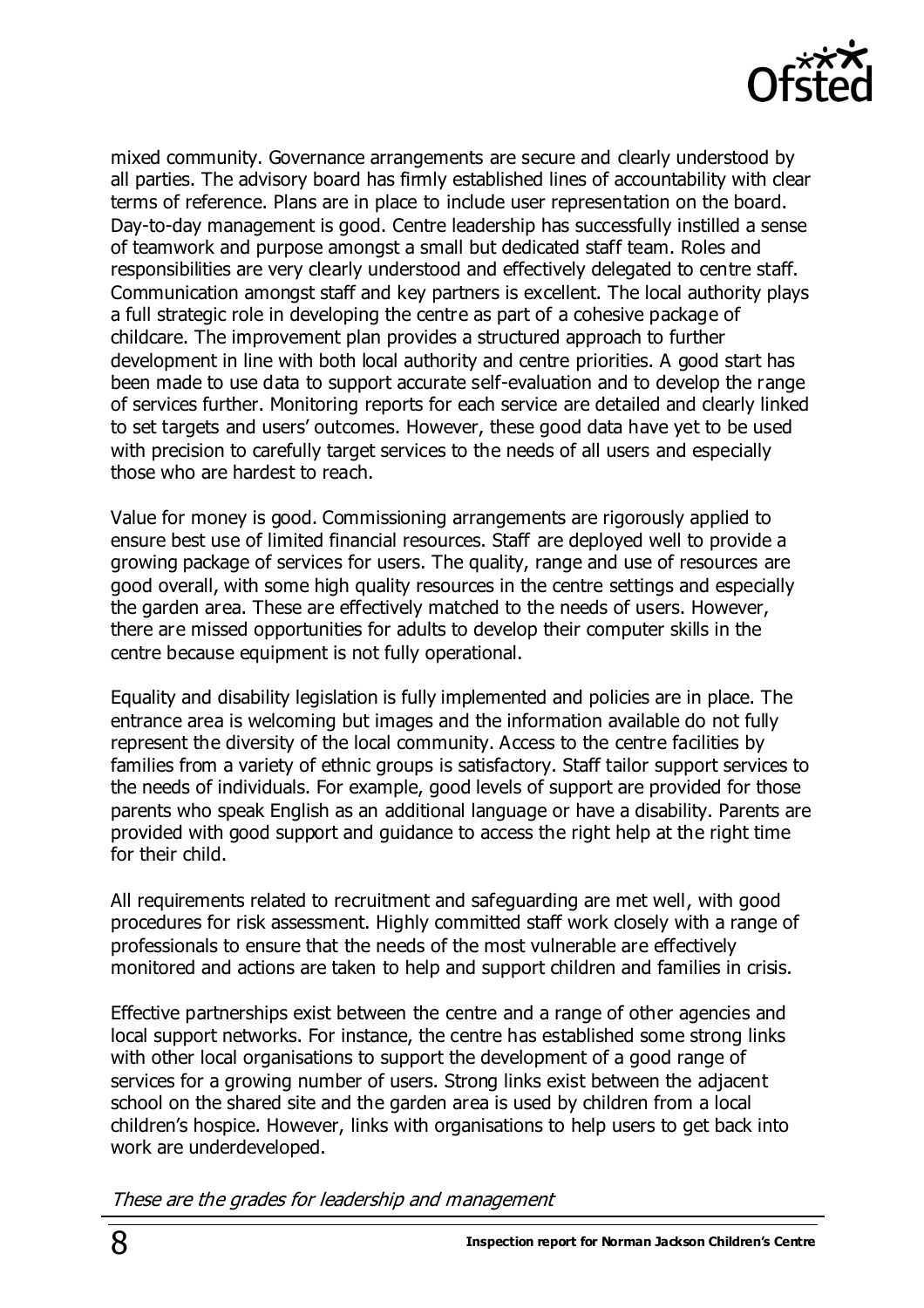

| The extent to which governance, accountability, professional<br>supervision and day-to-day management arrangements are clear and<br>understood                     | $\mathbf 2$  |
|--------------------------------------------------------------------------------------------------------------------------------------------------------------------|--------------|
| The extent to which ambitious targets drive improvement, provision is<br>integrated and there are high expectations for users and the wider<br>community           | $\mathbf{z}$ |
| The extent to which resources are used and managed efficiently and<br>effectively to meet the needs of users and the wider community                               | $\mathbf 2$  |
| The extent to which equality is promoted and diversity celebrated,<br>illegal or unlawful discrimination is tackled and the centre fulfils its<br>statutory duties | 3            |
| The effectiveness of the centre's policy, procedures and work with key<br>agencies in safeguarding children and, where applicable, vulnerable<br>adults            | $\mathbf 2$  |
| The extent to which evaluation is used to shape and improve services<br>and activities                                                                             | $\mathbf 2$  |
| The extent to which partnerships with other agencies ensure the<br>integrated delivery of the range of services the centre has been<br>commissioned to provide     | 2            |
| The extent to which the centre supports and encourages the wider<br>community to engage with services and uses their views to develop the<br>range of provision    | 7            |

Any complaints about the inspection or the report should be made following the procedures set out in the quidance *Complaining about inspections*, which is available from our website: [www.ofsted.gov.uk.](http://www.ofsted.gov.uk/) If you would like us to send you a copy of the guidance, please telephone 0300 123 1231, or email [enquiries@ofsted.gov.uk](mailto:enquiries@ofsted.gov.uk).

## **Summary for centre users**

We inspected the Norman Jackson Children's Centre on 30–31 March 2011. We judged the centre as good overall.

Many of you told us that staff are very caring and supportive. We agree with you and in fact we feel that this is a real strength of the centre. We were impressed with the good leadership of the centre manger and the sense of teamwork between the staff and the advisory board. Together they work hard to support both your children's development and your own skills and confidence. Good information is provided about how to be healthy and safe and how to get extra help for your family. This is improving the health and well-being of your and your families really well. In future the centre is going to provide even more activities, including helping parents in getting back to work.

Norman Jackson Children's Centre is a secure and safe place for you to bring your children. The rooms are welcoming and allow your children to play happily while they